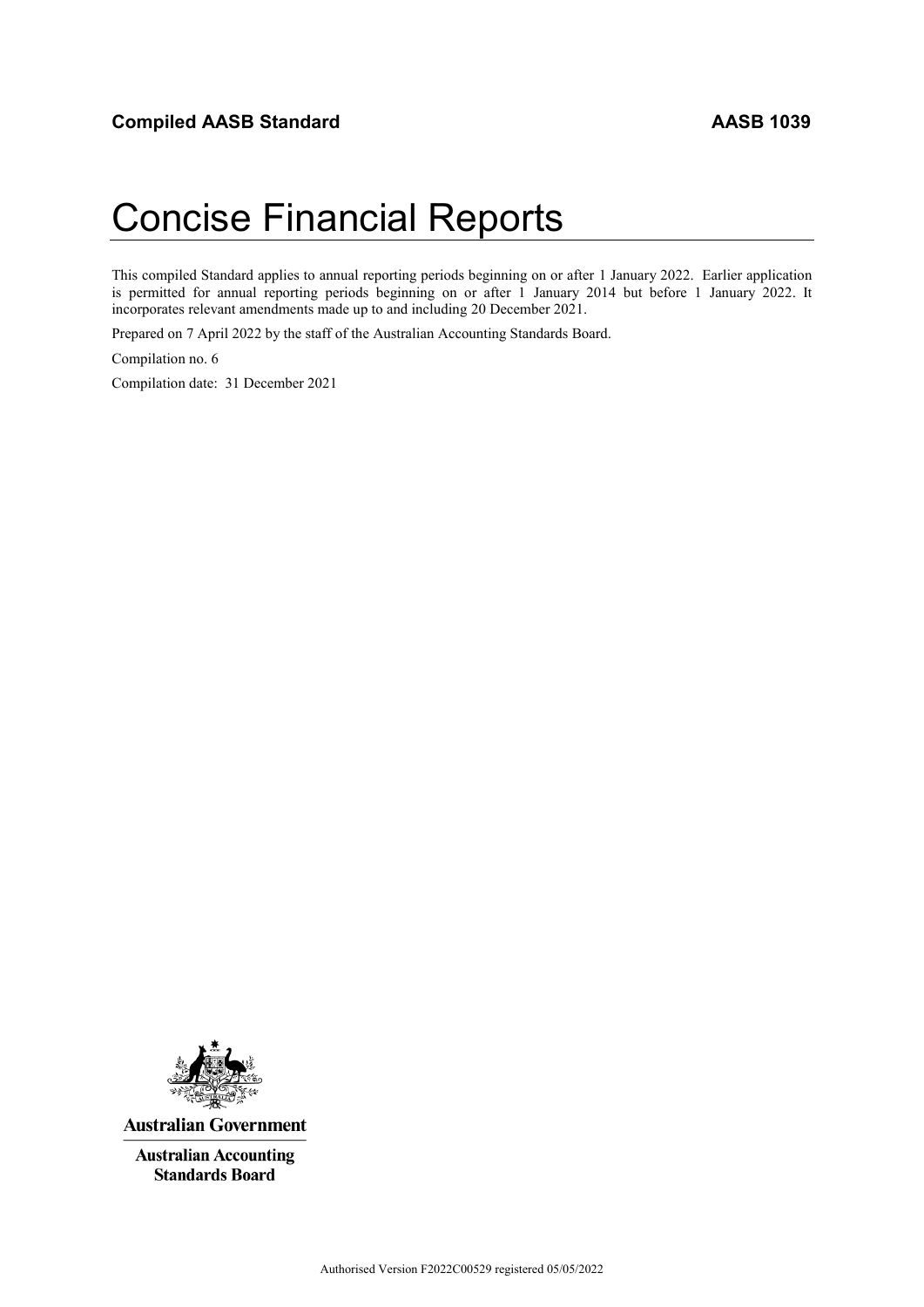# **Obtaining copies of Accounting Standards**

Compiled versions of Standards, original Standards and amending Standards (see Compilation Details) are available on the AASB website: www.aasb.gov.au.

Australian Accounting Standards Board PO Box 204 Collins Street West Victoria 8007 AUSTRALIA

Phone:  $(03)$  9617 7600<br>E-mail: standard@aasb. standard@aasb.gov.au Website: www.aasb.gov.au

## **Other enquiries**

Phone: (03) 9617 7600 E-mail: standard@aasb.gov.au

#### COPYRIGHT

© Commonwealth of Australia 2022

This work is copyright. Apart from any use as permitted under the *Copyright Act 1968*, no part may be reproduced by any process without prior written permission. Reproduction within Australia in unaltered form (retaining this notice) is permitted for personal and non-commercial use subject to the inclusion of an acknowledgment of the source. Requests and enquiries concerning reproduction and rights for commercial purposes should be addressed to The National Director, Australian Accounting Standards Board, PO Box 204, Collins Street West, Victoria 8007.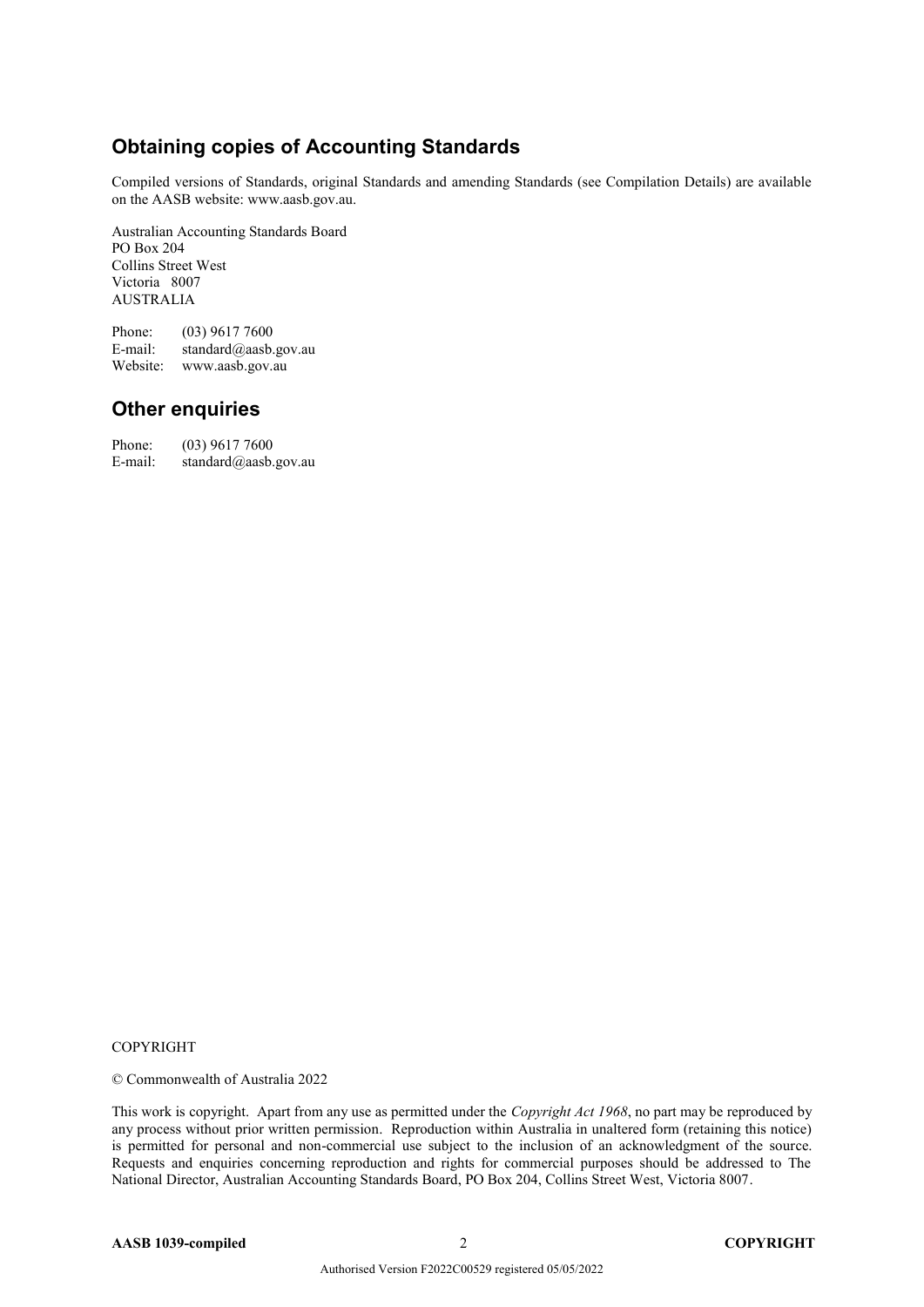## **Contents**

#### **ACCOUNTING STANDARD AASB 1039** *CONCISE FINANCIAL REPORTS*

|                                  | <i>from paragraph</i> |
|----------------------------------|-----------------------|
| APPLICATION                      |                       |
| <b>OPERATIVE DATE</b>            | 6                     |
| PURPOSE OF STANDARD              | 9                     |
| PREPARATION AND PRESENTATION     | 12                    |
| FINANCIAL STATEMENTS             | 18                    |
| <b>SPECIFIC DISCLOSURES</b>      | 28                    |
| RELATIONSHIP TO FINANCIAL REPORT | 33                    |
| <b>COMPARATIVE INFORMATION</b>   | 34                    |
| <b>DEFINITIONS</b>               | 36                    |
| <b>COMPILATION DETAILS</b>       |                       |
|                                  |                       |

Australian Accounting Standard AASB 1039 *Concise Financial Reports* (as amended) is set out in paragraphs 1 – 37. All the paragraphs have equal authority. Paragraphs in **bold type** state the main principles. AASB 1039 is to be read in the context of other Australian Accounting Standards, including AASB 1048 *Interpretation of Standards*, which identifies the Australian Accounting Interpretations, and AASB 1057 *Application of Australian Accounting Standards*. In the absence of explicit guidance, AASB 108 *Accounting Policies, Changes in Accounting Estimates and Errors*  provides a basis for selecting and applying accounting policies.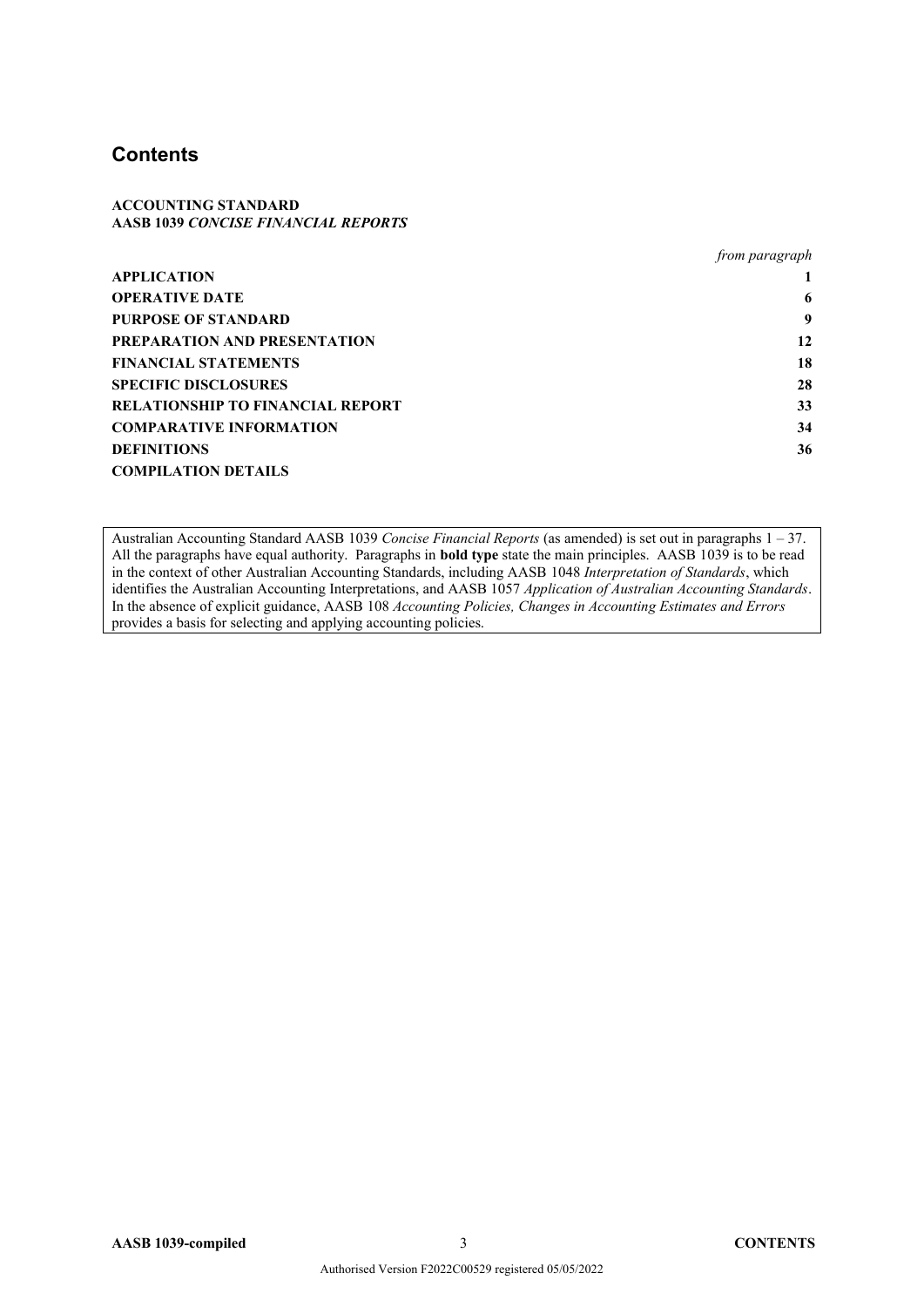# **Accounting Standard AASB 1039**

The Australian Accounting Standards Board made Accounting Standard AASB 1039 *Concise Financial Reports* under section 334 of the *Corporations Act 2001* on 27 August 2008.

This compiled version of AASB 1039 applies to annual reporting periods beginning on or after 1 January 2022. It incorporates relevant amendments contained in other AASB Standards made by the AASB up to and including 20 December 2021 (see Compilation Details).

# **Accounting Standard AASB 1039** *Concise Financial Reports*

## **Application**

- **1 This Standard applies to a concise financial report prepared by an entity in accordance with paragraph 314(2)(a) in Part 2M.3 of the Corporations Act.**
- 2 Under the Corporations Act a company, registered scheme or disclosing entity can elect to send to its members for a financial year a concise report, which includes a concise financial report, instead of the financial report.
- **3 Where an entity is the parent of a group, this Standard applies to the consolidated financial statements of the entity and the notes to those statements, and does not require that parent financial information be provided.**
- 4 If the entity provides parent financial information in addition to consolidated financial information, the parent financial information is also subject to the requirements of this Standard.
- 5 [Deleted by the AASB]

## **Operative Date**

- **6 This Standard applies to annual reporting periods beginning on or after 1 January 2009.** [Note: For application dates of paragraphs changed or added by an amending Standard, see Compilation Details.]
- **7 This Standard may be applied to annual reporting periods beginning on or after 1 January 2005 but before 1 January 2009 provided that AASB 101** *Presentation of Financial Statements* **(September 2007) and AASB 8** *Operating Segments* **are also applied to the period. If an entity adopts this Standard for an earlier period, it shall disclose that fact.**
- **8 When applied or operative, this Standard supersedes AASB 1039** *Concise Financial Reports* **made on 14 April 2005.**

#### **Purpose of Standard**

#### **9 The purpose of this Standard is to specify the minimum content of a concise financial report.**

- 10 The requirements of the Corporations Act relating to concise financial reports are based on the view that a concise financial report can provide members with information relevant to evaluating the business, without giving them fully detailed accounting disclosures. For some members, the provision of less detailed information is expected to be sufficient to meet their needs for an understanding of the financial performance, financial position and financing and investing activities of the company, registered scheme or disclosing entity.
- 11 The minimum content required by this Standard is intended also to provide sufficient information to permit members to identify if and when they consider it would be useful to obtain more comprehensive and detailed information by requesting a copy of the financial report.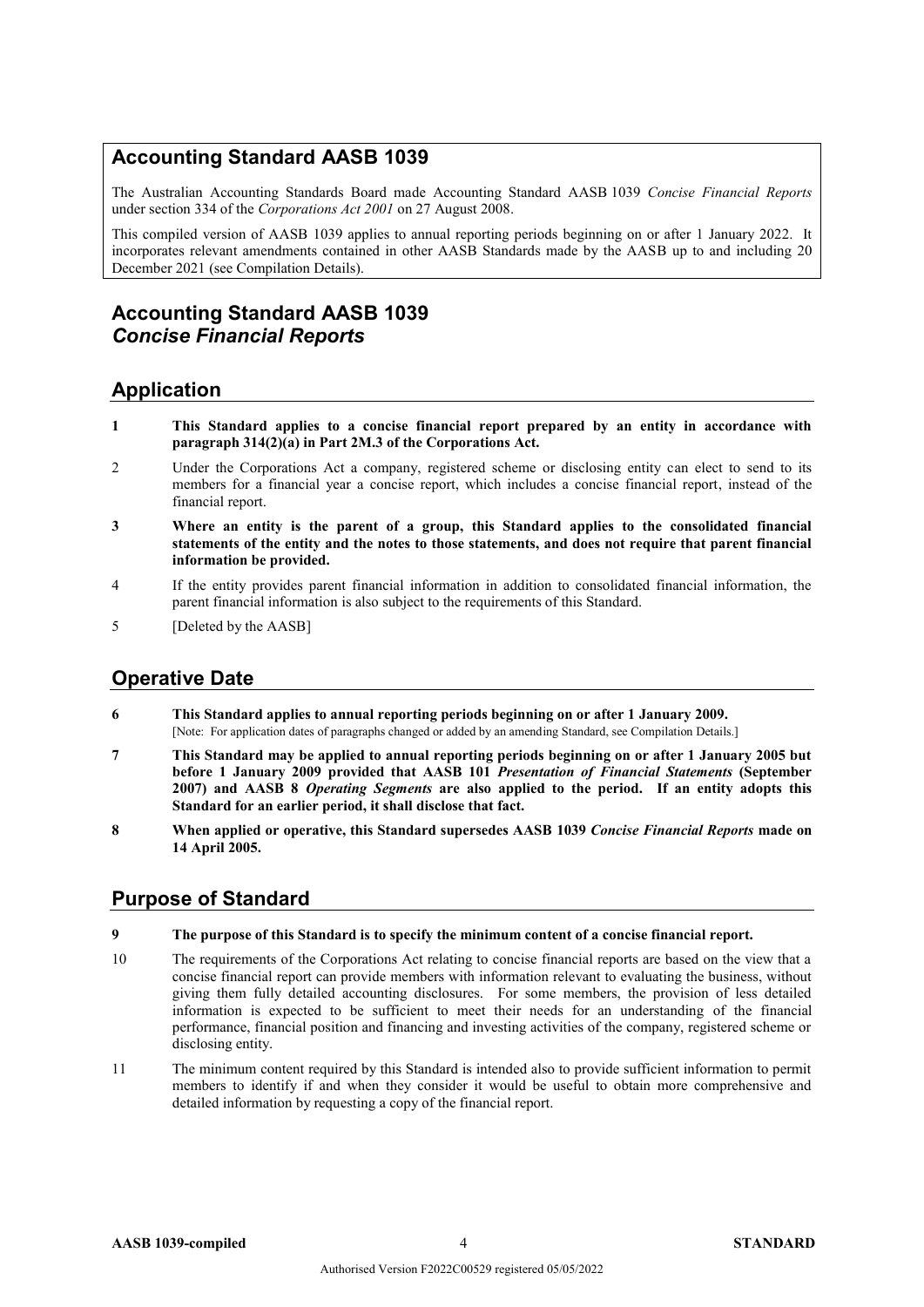# **Preparation and Presentation**

- **12 The financial statements and specific disclosures (identified in paragraphs 28 to 32 of this Standard) required in a concise financial report shall be derived from the financial report of the entity. Any other information included in a concise financial report shall be consistent with the financial report of the entity.**
- 13 In order to achieve consistency and comparability with information included in the financial report, this Standard requires the accounting policies relating to recognition and measurement applied in the preparation of a concise financial report to be the same as those adopted in the preparation of the financial report.
- 14 This Standard prescribes the minimum information to be disclosed in a concise financial report but does not prescribe the format in which that information is presented. The format for the presentation of information in a concise financial report is developed having regard to the particular circumstances of the entity and the presentation of relevant, reliable, understandable and comparable information about the entity's financial performance, financial position and financing and investing activities. Entities are encouraged to develop a format that best meets the information needs of their members.
- 15 The consistency required by paragraph 12 means that information voluntarily included in the concise financial report is determined in accordance with the treatment adopted in the financial report. When the information in the financial report was determined in accordance with an Accounting Standard, the same treatment is adopted in the concise financial report.
- **16 The nature and estimated magnitude of particular items are disclosed if it is likely that the concise financial report would be misleading without such disclosures.**
- 17 The content of a concise financial report specified in this Standard constitutes the minimum level of disclosure. Where there are particular features of the operations and activities of the entity that are significant, the entity may need to provide additional information in the concise financial report in order to comply with paragraph 16. Similarly, members benefit from industry-specific disclosures, for example, disclosure of additional information by mining companies in relation to exploration and evaluation expenditure and decommissioning costs, and by banks and other financial institutions in relation to doubtful debts.

#### **Financial Statements**

- **18 A concise financial report shall include the following financial statements:**
	- **(a) a statement of profit or loss and other comprehensive income for the annual reporting period;**
	- **(b) a statement of financial position as at the end of the annual reporting period;**
	- **(c) a statement of cash flows for the annual reporting period; and**
	- **(d) a statement of changes in equity for the annual reporting period.**
- 19 In accordance with paragraph 10A of AASB 101 *Presentation of Financial Statements*, an entity may present all items of income and expense recognised in a period in a single statement of profit or loss and other comprehensive income or present the profit or loss section in a separate statement of profit or loss.
- **20 Each financial statement shall be presented as it is in the financial report, in accordance with other Accounting Standards, except for the omission of cross-references to notes to the financial statements in the financial report.**
- 21 All the notes to the financial statements required by other Accounting Standards are not required in the concise financial report. For example, this Standard does not require an entity that uses the direct method in the statement of cash flows to provide a reconciliation of cash flows arising from operating activities to profit or loss. However, information required in some notes by other Accounting Standards is required when specified in this Standard.
- 22 It is recommended that the financial statements in the concise financial report be cross-referenced, where appropriate, to disclosures included in the concise financial report.
- 23 When the entity is a parent and only the consolidated financial statements are presented, the lack of financial statements for the parent would not be regarded as contravening paragraph 21.
- **24 The financial statements of entities other than listed companies shall be accompanied by discussion and analysis to assist the understanding of members.**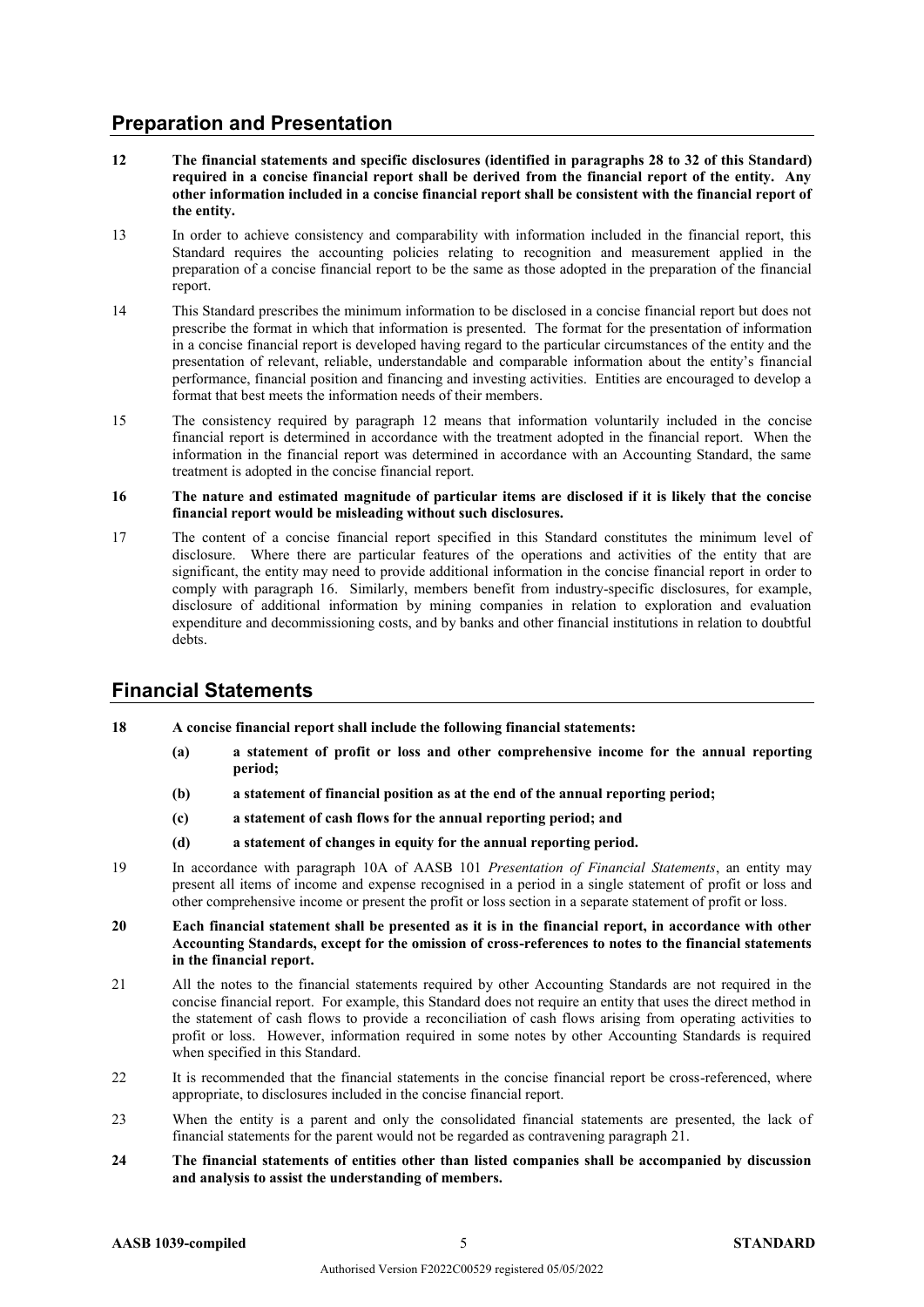- 25 Listed companies are not required by this Standard to provide discussion and analysis in the concise financial report because, unlike other entities, they are required by section 299A of the Corporations Act to provide an operational and financial report in the Directors' Report that is part of the concise report. Paragraph 24 only exempts listed companies from the statutory obligation to provide discussion and analysis of the financial statements. It does not prohibit a listed company from providing any discussion and analysis that it considers would assist a reader to understand the financial statements in the concise financial report.
- 26 The information reported in the financial statements will be enhanced by a discussion and analysis of the principal factors affecting the financial performance, financial position and financing and investing activities of the entity. The extent of the discussion and analysis provided will vary from entity to entity, and from year to year, as is necessary in the circumstances to help compensate for the brevity of the concise financial report compared with the financial report.
- 27 In most situations, the content of the discussion and analysis would cover at least the following areas:
	- (a) in relation to the statement of profit or loss and other comprehensive income:
		- (i) trends in revenues;
		- (ii) the effects of significant economic or other events on the operations of the entity;
		- (iii) the main influences on costs of operations; and
		- (iv) measures of financial performance such as return on sales, return on assets and return on equity;
	- (b) in relation to the statement of financial position:
		- (i) changes in the composition of assets;
		- (ii) the relationship between debt and equity; and
		- (iii) significant movements in assets, liabilities and equity items;
	- (c) in relation to the statement of cash flows:
		- (i) changes in cash flows from operations;
		- (ii) financing of capital expenditure programs; and
		- (iii) servicing and repayment of borrowings; and
	- (d) in relation to the statement of changes in equity:
		- (i) changes in the composition of the components of equity; and
		- (ii) causes of significant changes in subscribed capital, such as rights issues, share buybacks or capital reductions.

#### **Specific Disclosures**

- **28 When the entity has prepared its financial report on the basis that the entity is not a going concern, or where the going concern basis has become inappropriate after the reporting date, this fact shall be disclosed.**
- **29 The following information shall be disclosed for each reportable segment identified in the financial report in accordance with AASB 8** *Operating Segments***:** 
	- **(a) revenues from sales to external customers and revenues from transactions with other operating segments of the same entity if the specified amounts are included in the measure of segment profit or loss reviewed by the chief operating decision maker or are otherwise regularly provided to the chief operating decision maker, even if not included in that measure of segment profit or loss;**
	- **(b) a measure of profit or loss;**
	- **(c) a measure of total assets; and**
	- **(d) a measure of liabilities if such amount is regularly provided to the chief operating decision maker.**
- **30 The following items for the period shall be disclosed even if the amounts are zero:**
	- **(a) the amount of revenue recognised in accordance with AASB 15** *Revenue from Contracts with Customers***;**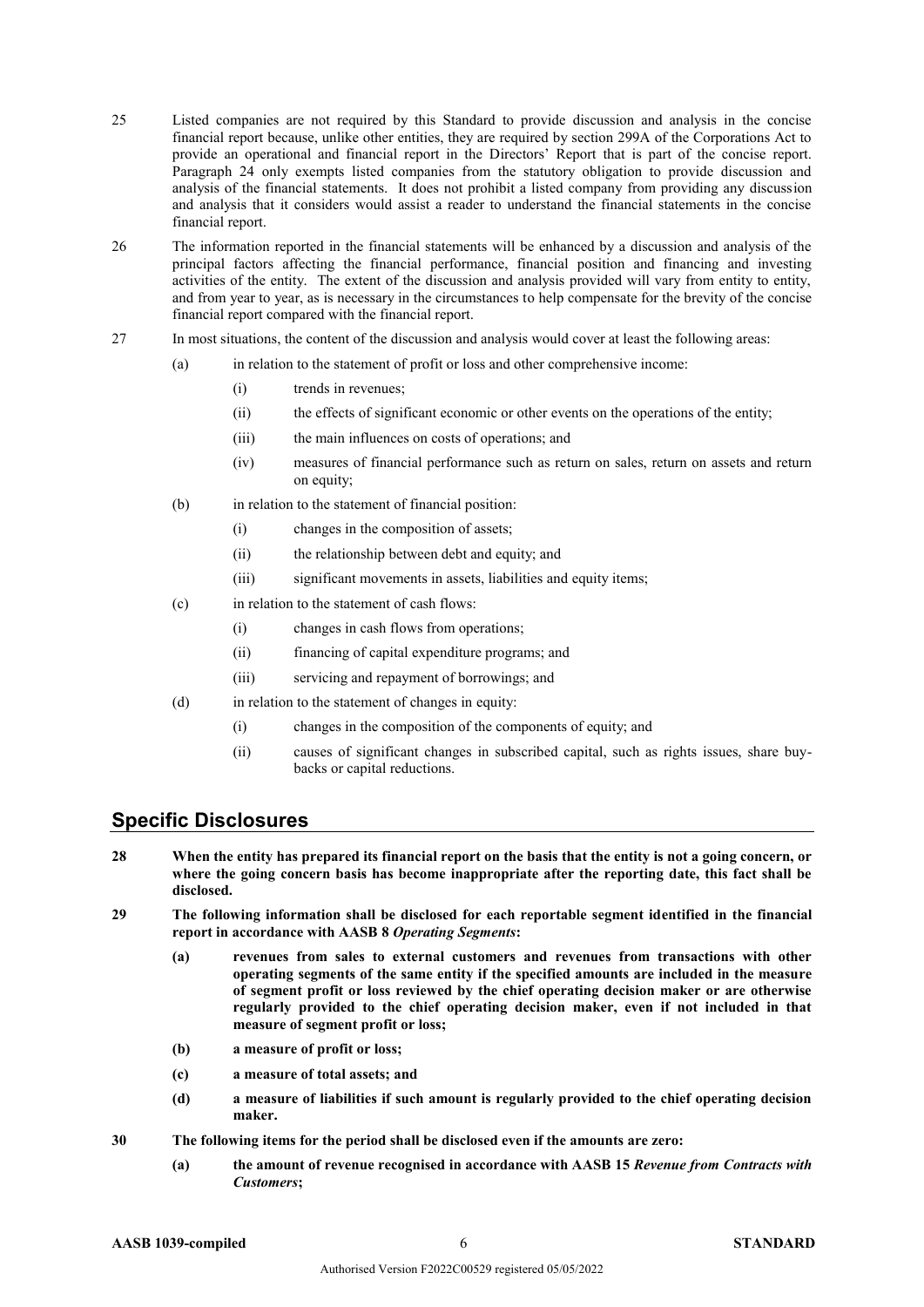- **(b) the amount of dividends, in aggregate and per share, in respect of each class of shares included in equity, identifying:**
	- **(i) dividends paid during the period and date of payment; and**
	- **(ii) dividends proposed or declared before the financial report was authorised for issue, and the expected date of payment, separately identifying, where relevant, those recognised from those not recognised as a distribution to equity holders during the period; and**
- **(c) where the entity is required to comply with AASB 133** *Earnings per Share***, the amount of basic earnings per share and diluted earnings per share***.*
- **31 The following items shall be disclosed:**
	- **(a) the presentation currency used;**
	- **(b) in respect of each event occurring after the reporting date that does not relate to conditions existing at the reporting date, the information required by paragraph 21 of AASB 110**  *Events after the Reporting Period***; and**
	- **(c) where there is a change in accounting policy or estimates from those used in the preceding reporting period, or a correction of a prior period error, which has a material effect in the current reporting period or is expected to have a material effect in a subsequent reporting period, the information required about such a change or correction by the relevant Accounting Standards that are applicable to the current reporting period.**
- 32 The concise financial report for the period when an entity first adopts Australian Accounting Standards shall provide directions as to the location in the financial report of the reconciliations and other disclosures required by paragraphs 39 and 40 of AASB 1 *First-time Adoption of Australian Accounting Standards*. A summary of this information shall be included in the concise financial report.

#### **Relationship to Financial Report**

**33 The first page of the concise financial report shall prominently display advice to the effect that:** 

- **(a) the concise financial report is an extract from the financial report;**
- **(b) the financial statements and specific disclosures included in the concise financial report have been derived from the financial report;**
- **(c) the concise financial report cannot be expected to provide as full an understanding of the financial performance, financial position and financing and investing activities of the entity as the financial report; and**
- **(d) further financial information can be obtained from the financial report and that the financial report is available, free of charge, on request to the entity.**

#### **Comparative Information**

- 34 Any requirements relating to comparative information in other Accounting Standards that have been adopted in the preparation of the financial report are applicable in this Standard.
- 35 When disclosure is not required with respect to the current reporting period for an item in paragraphs 28 to 32 of this Standard but was required in the preceding reporting period, it is still necessary to disclose the comparative information.

#### **Definitions**

- **36 In this Standard, technical terms have the same meaning as in the relevant Accounting Standards applied in the preparation of the financial report for the current reporting period.**
- **37 The terms 'concise report', 'concise financial report', 'financial report', 'listed company' and 'members' have the meanings as given or used in Chapter 2M of the Corporations Act.**